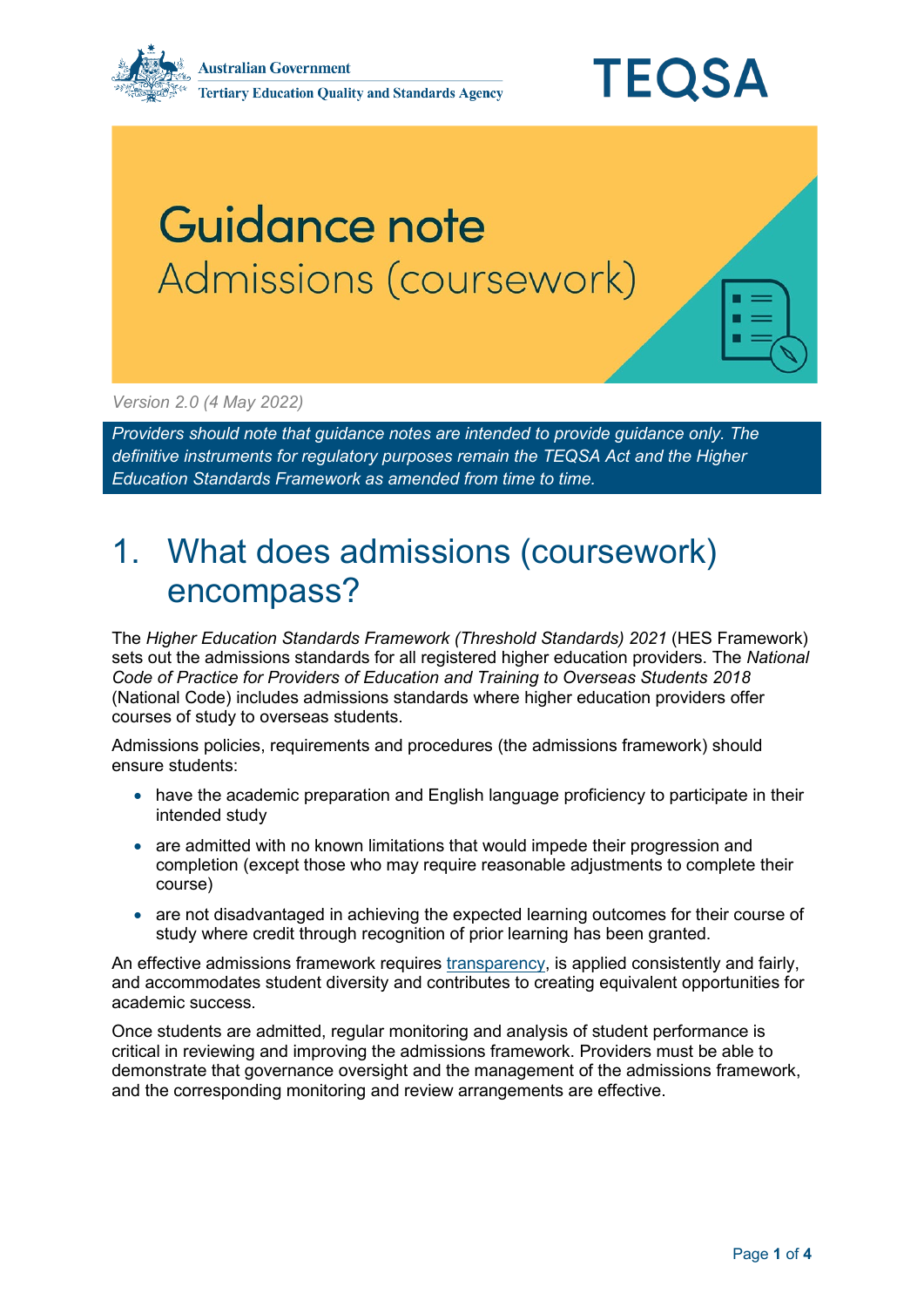



## 2. What TEQSA will look for

The HES Framework requires TEQSA to consider the following aspects of a provider's admissions framework:

| <b>Part A: Standards for HE Providers</b>            | <b>Key considerations</b>                                                                                                                                                                                                                                                                                                                      |
|------------------------------------------------------|------------------------------------------------------------------------------------------------------------------------------------------------------------------------------------------------------------------------------------------------------------------------------------------------------------------------------------------------|
| 1.1.1: Admissions policies                           | Clear documentation and consistent<br>application of the admissions framework.                                                                                                                                                                                                                                                                 |
| 1.1.2: Admissions procedures                         |                                                                                                                                                                                                                                                                                                                                                |
| 1.2.1: Credit and recognition of prior<br>learning   | Clear documentation and consistent granting<br>$\bullet$<br>of credit or recognition of prior learning<br>Granting of credit or recognition of prior<br>$\bullet$<br>learning is consistent with the Australian<br>Qualifications Framework pathways policy,<br>does not disadvantage a student, and<br>maintains the integrity of the course. |
| 1.3.5, 2.2.3, 5.3.4 and 5.3.7: Student<br>monitoring | Student monitoring informs and contributes to<br>$\bullet$<br>the admissions framework.                                                                                                                                                                                                                                                        |
| 2.2.1 and 2.2.2: Student diversity                   | Student diversity is accommodated and<br>considered in the admissions framework.                                                                                                                                                                                                                                                               |
| 5.4.2: Third party arrangements                      | Third party arrangements are included in the<br>$\bullet$<br>admissions framework.                                                                                                                                                                                                                                                             |
| 6.1 and 6.3: Governance and<br>Accountability        | Corporate and academic governance provide<br>$\bullet$<br>effective oversight of the admissions<br>framework.                                                                                                                                                                                                                                  |
| 7.2: Information for prospective<br>students         | Admissions information is readily available to<br>٠<br>prospective students.                                                                                                                                                                                                                                                                   |

The HES Framework requires admissions policies, procedures and requirements to be clearly documented. Further, requirements for implementing an admissions framework include:

- the admissions framework must be applied fairly and consistently. Decisions on admitting students must not be arbitrary, nor should such decisions result in potential students being disadvantaged because of personal characteristics that are not related to the academic preparation and English language proficiency required to be eligible for admission (noting the need to accommodate student diversity and equity, as detailed below)
- the admissions framework takes into account, accommodates and considers student diversity including the under-representation and disadvantage experienced by identified groups. The admissions framework should be designed to ensure admitted students have no known limitations that would be expected to impede their progression and completion, and creates equivalent opportunities for academic success regardless of students' backgrounds
- accurate and current admissions information is made available to prospective students in a timely manner to enable an informed decision about educational offerings and experiences. Further information regarding admissions information and transparency can be found in [Good Practice Note: Making higher education admissions transparent](https://www.teqsa.gov.au/latest-news/publications/good-practice-note-making-higher-education-admissions-transparent)  [for prospective students](https://www.teqsa.gov.au/latest-news/publications/good-practice-note-making-higher-education-admissions-transparent)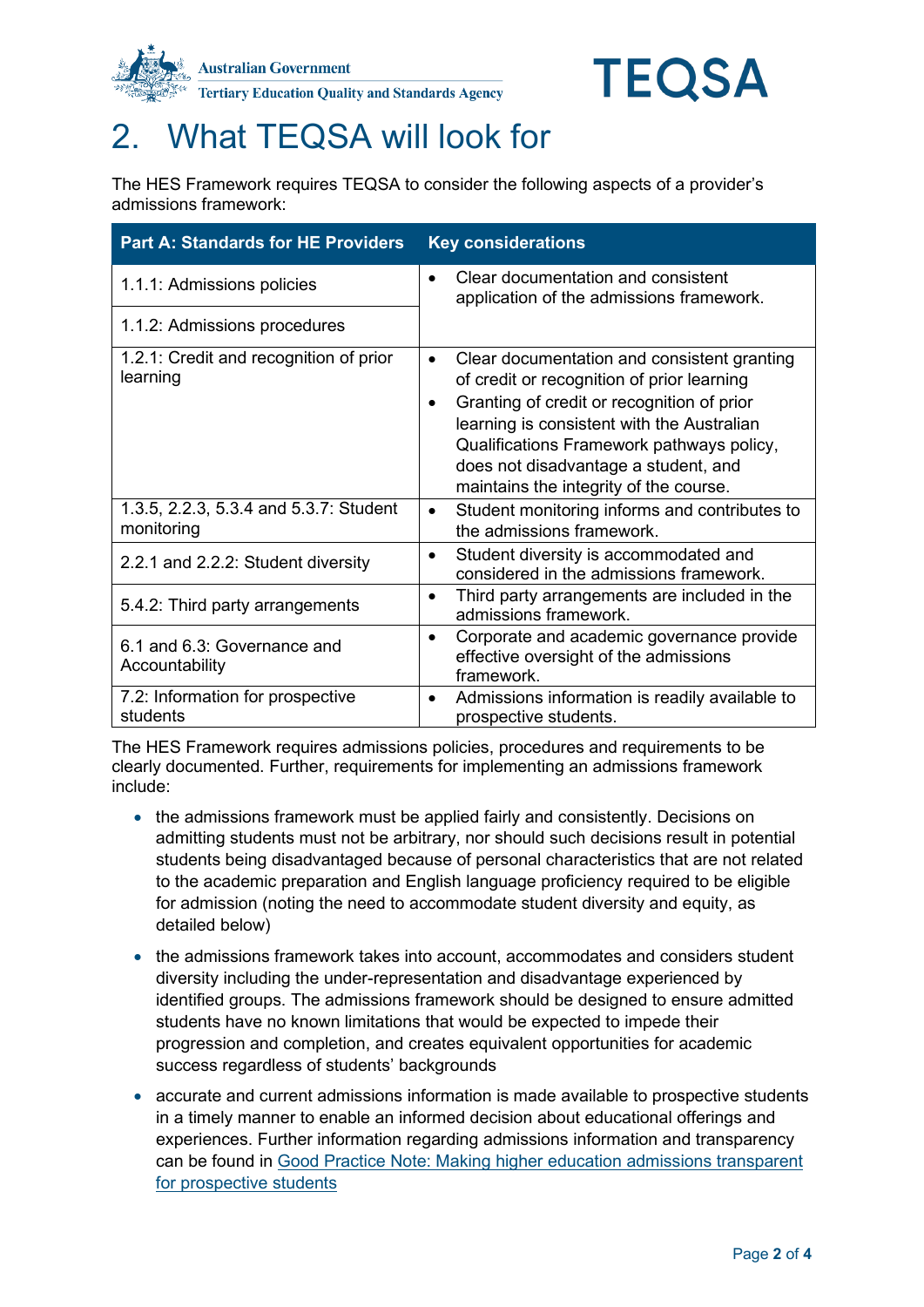



- reviews of and improvements to the admissions framework are informed by regular monitoring of students' performance, including but not limited to, the performance of student cohorts and identified groups and regular external referencing of students' performance. Further information about monitoring and reviewing student performance can be found in [Guidance Note: Monitoring and analysis of student performance](https://www.teqsa.gov.au/latest-news/publications/guidance-note-monitoring-and-analysis-student-performance)
- corporate and academic governance arrangements provide effective oversight of the approval, implementation, and the monitoring and review of the admissions framework. This includes oversight of the admissions framework for courses of study delivered wholly or in part by a [third party.](https://www.teqsa.gov.au/latest-news/publications/guidance-note-third-party-arrangements)

TEQSA will also consider, with reference to the National Code, a provider's ability to demonstrate:

- appropriate coverage in the admissions framework of English language proficiency, educational qualifications, and work experience
- appropriate documentation and recording of recognition of prior learning, and the integrity of prior learning assessments in the admission framework.

## 3. Common issues

TEQSA has identified a range of common issues which are indicative of potential deficiencies in a provider's admissions framework. These include, but are not limited to:

- admissions decisions made without sufficient documentation of English language proficiency, work experience or the basis for granting credit for recognition of prior learning. This includes inadequate record-keeping in relation to exemptions or waivers, especially waivers granted against English language proficiency requirements (see TEQSA's [communiqué](https://www.teqsa.gov.au/latest-news/publications/english-waivers-definition) covering English language waivers for more information) (Standard 1.1.1)
- poorly specified or a lack of arrangements to identify student subgroups and cohorts which limits the capacity of a provider to ensure students are admitted with no known limitations, and creates difficulties in monitoring and reviewing the efficacy of the admissions framework by student subgroups and cohorts
- limited use of student performance monitoring to inform reviews of and improvements to a provider's admission framework
- inadequately specified governance arrangements including lack of clear delegations for admissions decisions, especially in relation to decisions to grant exemptions or waivers, and insufficient monitoring of delegated decision making
- a lack of systematic reporting on the monitoring and review of the admissions framework to relevant governing bodies causing ineffective oversight of a provider's admissions framework
- insufficient oversight of the application of a provider's admissions framework in third party arrangements.

When providers systematically admit students via poor admissions practices, students may struggle or fail to succeed in their studies as a result, and, more broadly, the integrity and reputation of Australia's higher education sector may be undermined.